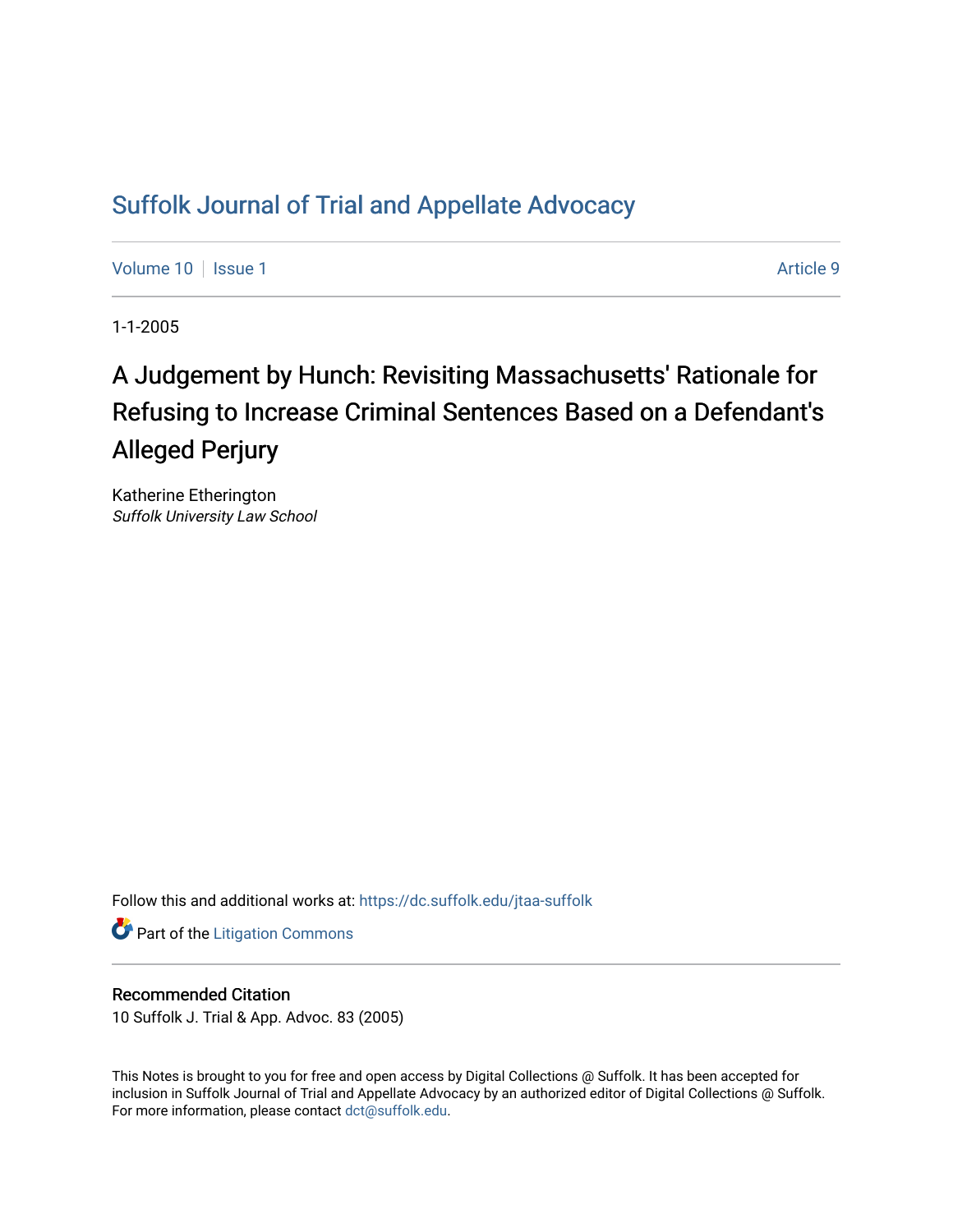## **A JUDGMENT BY HUNCH? REVISITING MASSACHUSETTS' RATIONALE FOR REFUSING TO INCREASE CRIMINAL SENTENCES BASED ON A DEFENDANT'S ALLEGED PERJURY**

#### I. **INTRODUCTION**

**A** bedrock principle of our judicial system is the right of every criminal defendant to testify at trial on his own behalf.<sup>1</sup> Yet, when a defendant testifies and is later convicted, should the trial judge have the discretion to impose an enhanced sentence if he determines that the defendant perjured himself?<sup>2</sup> Massachusetts, as a matter of state constitutional law, specifically prohibits judges from doing  $\text{so}^3$  whereas the Federal Sentencing Guidelines<sup>†</sup> (Guidelines) currently allows for such a consideration.<sup>4</sup>

#### <sup>1</sup> *See generally* U.S. CONST. amend. VI. The Sixth Amendment states:

In all criminal prosecutions, the accused shall enjoy the right to a speedy and public trial, **by** an impartial jury of the State and district wherein the crime shall have been committed, which district shall have been previously ascertained **by** law, and to be informed of the nature and cause of accusation; to be confronted with the witnesses against him; to have compulsory process for obtaining witnesses in his favor, and to have the Assistance of Counsel for his defense.

#### *Id.*

2 *See generally* Commonwealth v. Souza, 461 **N.E.2d 166, 167** (Mass. 1984) (holding judge should not have presumed defendant's guilt without trial for perjury); Commonwealth v. Coleman, 461 **N.E.2d 157, 165** (Mass. 1984) (stating judge cannot punish defendant for perjury without indictment and trial); Commonwealth v. Juzba, **705 N.E.2d** 1148, **1152** (Mass. **App.** Ct. **1999)** (ruling judge's consideration of defendant's truthfulness during trial impermissible when determining sentence).

*3 See Juzba,* **705 N.E.2d** at **1152** (vacating sentence based on judge's consideration of alleged perjury).

In *United States v. Booker,* the United States Supreme Court addressed the constitutionality of the portion of the Federal Sentencing Guidelines requiring sentence enhancements based on aggravating factors not found by a jury beyond a reasonable doubt. 125 **S.** Ct. 738 (2005). The Court held that portions of the Guidelines permitting judges to increase sentences beyond the Guidelines' prescribed ranges based on some unsubstantiated factor was unconstitutional. *Id.* Although the Court's holding significantly limited much of the Guidelines' most powerful provisions, the Court explicitly refused to overrule *United States v. Dunnigan* and *United States v. Grayson,* two cases supporting sentence enhancements based on defendants' perjury. *Id.* at 753; *see* United States v. Dunnigan, 507 U.S. 87 (1993); United States v. Grayson, 438 U.S. 41 (1978). Specifically, the Court noted that the enhancement ability established by those cases could continue to exist so long as the ultimate sentence fell within the range included in the Guidelines. *Booker,* 125 **S.** Ct. at 753.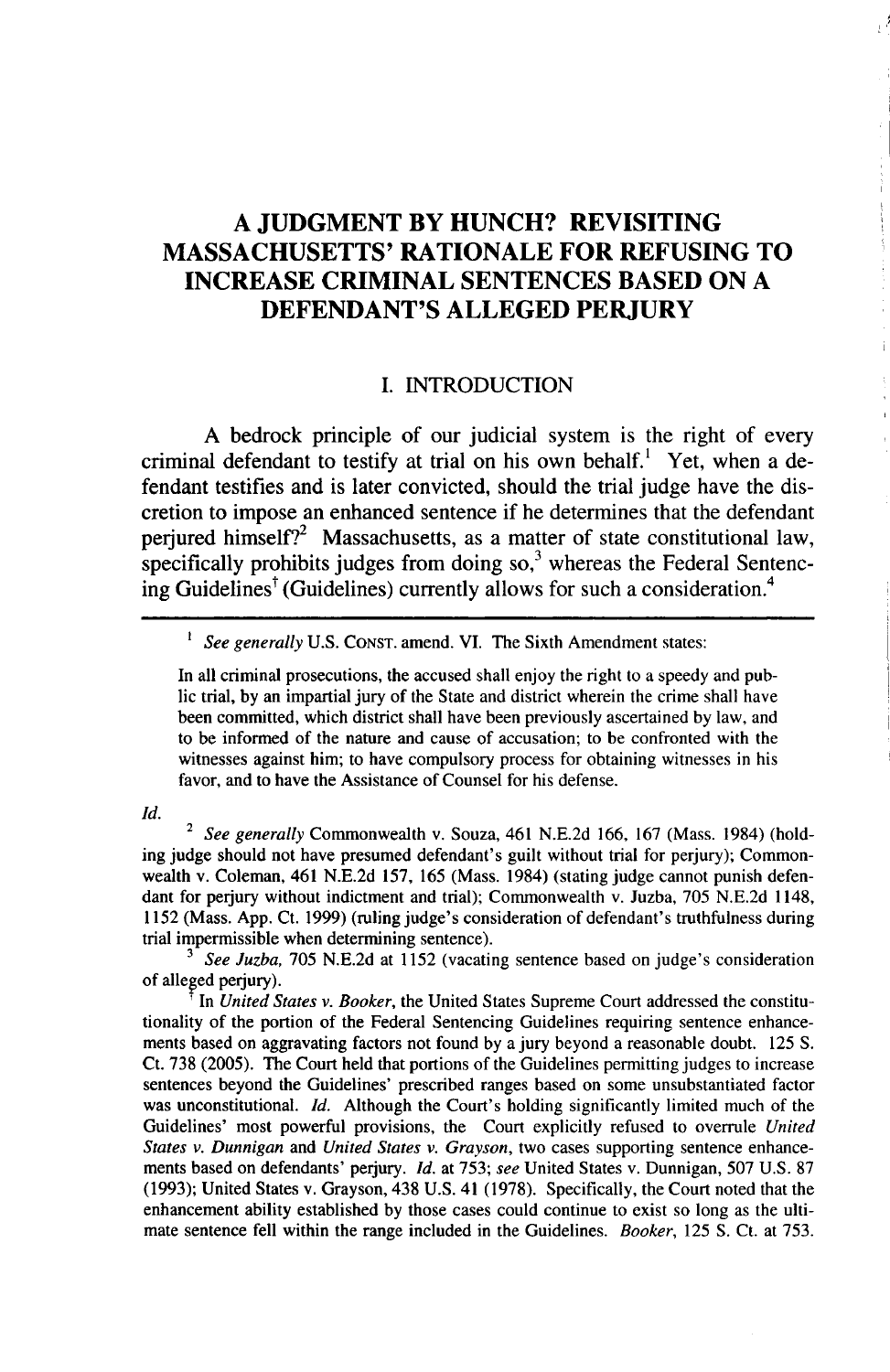#### 84 *JOURNAL OF TRIAL & APPELLATE ADVOCACY* [Vol. X 2005]

In the absence of a separate trial for the crime of perjury, Massachusetts judges cannot increase a defendant's sentence based on their personal belief that he lied without violating the defendant's due process rights.<sup>5</sup> Otherwise, a defendant who chooses to testify runs the risk that the judge may find that he perjured himself and increase his sentence.<sup> $6$ </sup> In the absence of an opportunity for a fair and separate trial on the issue of perjury, a defendant's constitutional right to testify on his own behalf may therefore be "chilled."<sup>7</sup>

This Note will explore the controversy stemming from the Federal Sentencing Guideline, U.S.S.G. §3C1.1.<sup>8</sup> The Guidelines allow sentencing judges to increase the offense level of a criminal defendant based on a belief that he has committed perjury.<sup>9</sup> This Note will provide a comparative review of Massachusetts and federal courts' decisions, and will examine whether the Massachusetts Supreme Judicial Court should re-visit this issue with a view towards adopting the federal rule as reflected in the Guidelines, or whether it should continue to adhere to its original ruling.<sup>10</sup>

Part I of this paper will explore the historical background of the enactment of the Guidelines.<sup>11</sup> Part II will examine those cases that specifically address whether courts should consider alleged perjury at time of

6 *See Coleman,* 461 N.E.2d at 164 (stating judge may not consider defendant's alleged perjury when determining severity of sentence). As a matter of public policy, the court found that if the judge considered the defendant's alleged perjury at sentencing, the judge would have denied the defendant of the defendant a fair and impartial determination of an appropriate sentence for the crime of perjury. *Id.* at 163-64.

See United States v. Akitoye, 923 F.2d 221, 228 (1st Cir. 1991) (denying defendant's claim that judge violated his Sixth Amendment rights).

**8** See U.S. SENTENCING GUIDELINES MANUAL § 3Cl.1 [hereinafter GUIDELINES] (2002). Section 3C1.1 states:

If (A) the defendant willfully obstructed or impeded, or attempted to obstruct or impede, the administration of justice during the course of the investigation, prosecution, or sentencing of the instant offense of conviction, and (B) the obstructive conduct related to (i) the defendant's offense by conviction and any relevant conduct; or (ii) a closely related offense, increase the offense level by two levels.

#### Id.

**9** *See id.*

**1o** *See infra* notes 30-48 and accompanying text.

**11** *See infra* notes 10-30 and accompanying text.

While the Court acknowledged some tempering of the enhancement ability established by Dunnigan *and* Grayson, it explicitly stated, "[t]hus, while the reach of Dunnigan may be limited, we need not overrule it." Id. Therefore, federal courts may continue to enhance defendants' sentences based on their perjury, albeit within a smaller range.

<sup>4</sup> See 28 U.S.C. § 991 (1991) (establishing Sentencing Commission and its purposes).<br><sup>5</sup> *See supra* note 2 and accompanying text.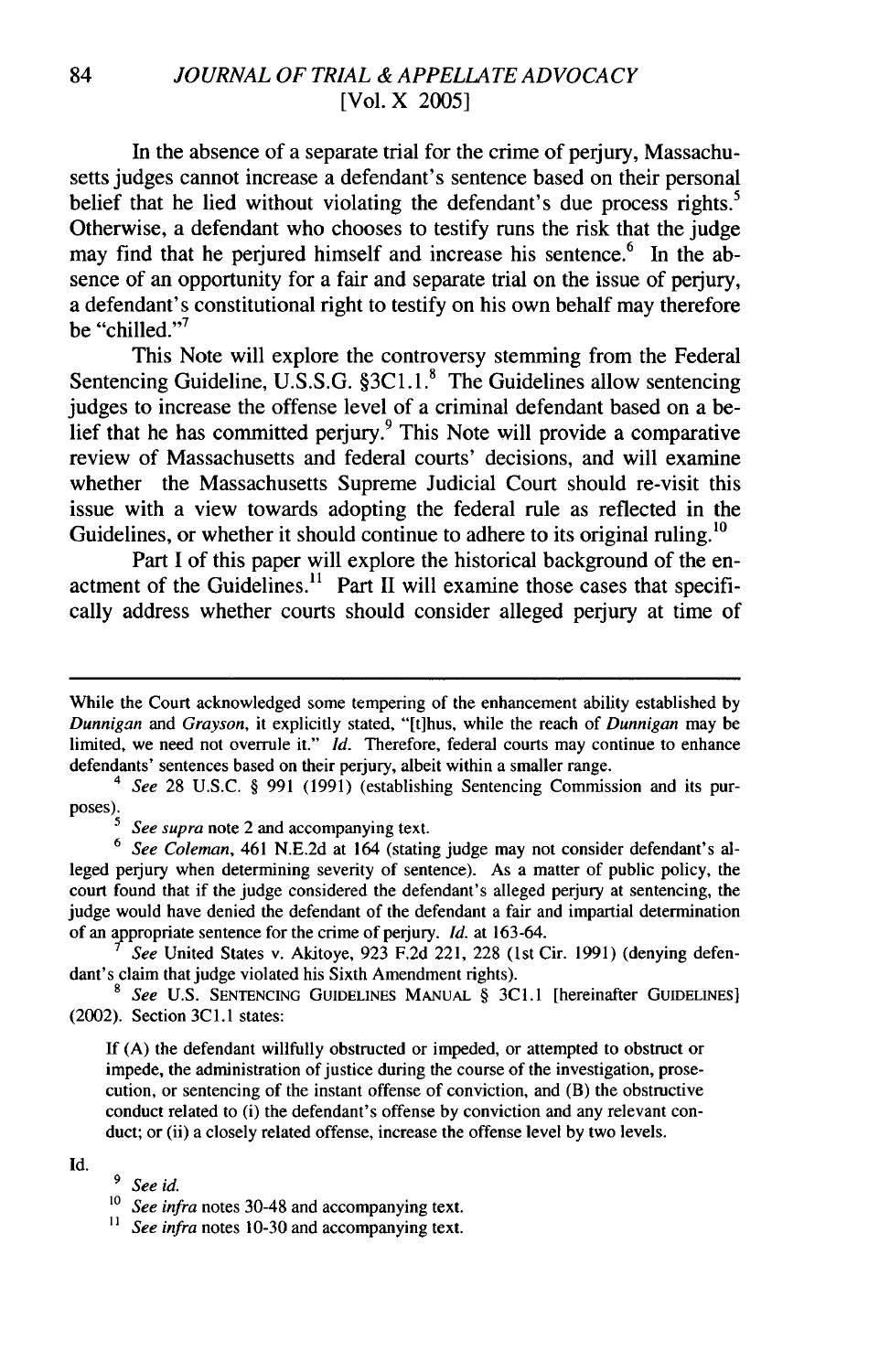sentencing.<sup>12</sup> This section of the Note will focus on Massachusetts district and superior court decisions in which defendants later argue on appeal that they were denied due process.<sup>13</sup> These opinions will be compared to federal court decisions that rely on the Guidelines and the supporting rationale advanced by the United States Supreme Court.<sup>14</sup> Following this discussion, Part III will analyze whether there is a reasonable basis for preserving the position adopted by Massachusetts, or if the Guidelines more appropriately address what role alleged perjury should have on the imposition of a criminal sentence. $^{15}$ 

### II. HISTORICAL BACKGROUND OF FEDERAL SENTENCING GUIDELINES

Congress enacted the Sentencing Reform Act (SRA) in 1984 in response to the increasingly disparate prison sentences being imposed by judges using an unpredictable sentencing system.<sup>16</sup> Prior to the SRA's passage, judges enjoyed great leeway in the range of sentences they could impose.<sup>17</sup> If a sentence fell within the bounds set by statute, a judge did not have to provide reasons for the particular sentence initially or on appeal. **<sup>1</sup> <sup>8</sup>**Under the old law, federal judges had no standards to guide them in their sentencing decisions and no appellate review existed with which defendants could initiate a challenge.<sup>19</sup> In the 1970s, critics began to highlight the increasing lack of public confidence in the criminal justice system and insisted that disparate sentences indicated an inherent unfairness.<sup>20</sup> These critics argued that the sentencing process lacked standards and review, and thus was subject to the whims and prejudices of individual judges.<sup>21</sup>

<sup>&</sup>lt;sup>12</sup> See infra notes 30-48 and accompanying text.

<sup>13</sup>*Seeid.*

<sup>14</sup>*See id.*

*<sup>15</sup> See infra* notes 49-64 and accompanying text.

<sup>16</sup> *See generally* **JOHN** E. NOWAK & RONALD D. **ROTUNDA, CONSTITUTIONAL** LAW § 2.12 (6th ed. 2000) (discussing Congress' creation of United States Sentencing Commission). *17 See* Koon v. United States, 518 U.S. 81, 96 (1998) (reviewing longstanding prac-

tice of judicial discretion). tice of judicial discretion).<br><sup>18</sup> *See id.* at 96 (discussing doctrine of non-reviewability).

<sup>&</sup>lt;sup>19</sup> *See* Mistretta v. United States, 488 U.S. 361, 363 (1989) (recognizing extent of preguidelines judicial discretion).

*<sup>20</sup>See* S. REP. No. 225 (1984), *reprinted in* 1984 U.S.C.C.A.N. 3182, 3228 (noting unjustified disparities among offenders for similar offenses).

<sup>21</sup>*See* Ian Weinstein, *The Discontinuous Tradition of Sentencing Discretion: Koon's Failure to Recognize the Reshaping of Judicial Discretion Under the Guidelines,* 79 B.U. L. REV. 493, 508 (1999) (analyzing facets of judicial discretion and changes following Sentencing Guidelines).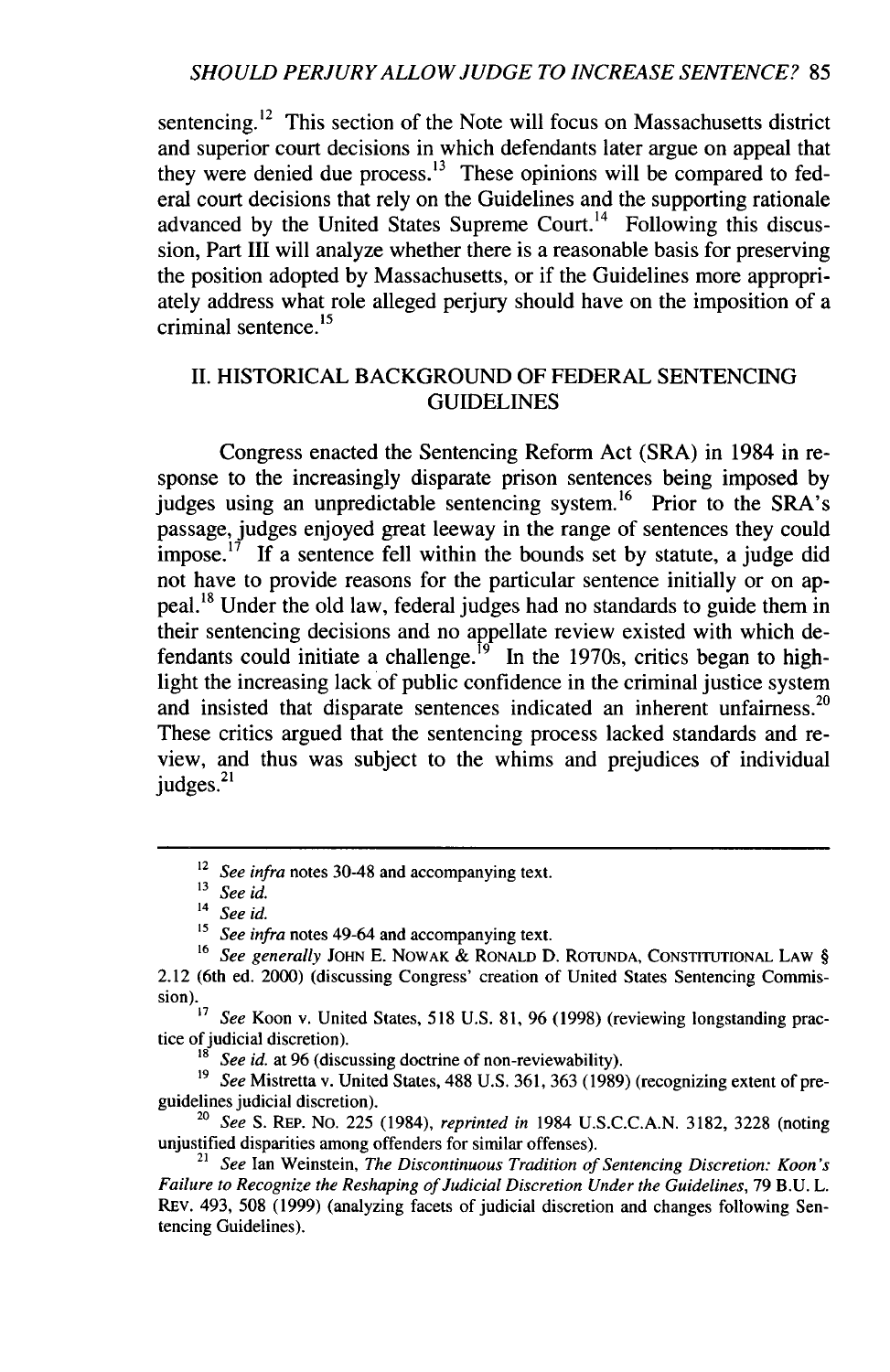#### 86 *JOURNAL OF TRIAL & APPELLATE ADVOCACY* [Vol. X 2005]

Before Congress enacted the SRA, sentencing law vacillated in its perceived purpose among the public and judicial community.<sup>22</sup> In the late 1950s, the law evolved from a focus on retribution and restitution to one of rehabilitation.<sup>23</sup> The Supreme Court of the United States recognized that it was necessary to individualize criminal sentences so that defendants emerged from prison as reformed citizens.<sup>24</sup> Judges were encouraged to consider the characteristics and history of the defendant when determining a sentence, constrained only by statutory limitations.<sup>25</sup> As a result, defendants could receive significantly different penalties depending on judges' opinions of the crime charged and their character analysis.<sup>26</sup> As critics of judges' unfettered discretion advocated for appellate review of sentences, the public also questioned the fairness of the judicial system.<sup>27</sup> The need for reforming the way in which defendants were sentenced became clear.

As a result of the public's increasing concern with the rate of violent crimes, drug use and recidivism, Congress enacted the Comprehensive Crime Control Act **(CCA)** in 1984.<sup>28</sup> This Act included one of the major federal criminal law reforms, specifically the SRA.<sup>29</sup> As a result of the **CCA,** Congress created the United States Sentencing Commission (Commission) that outlined a specific range of sentences for all categories of

<sup>25</sup>*See* Mistretta v. United States, 488 U.S. 361, 364 (1989) (noting Congress grants judges wide discretion in imposing sentences).

**<sup>26</sup>***See* Weinstein, *supra* note 21, at 508 (analyzing facets of judicial discretion and changes following Guidelines). Under prior law, any sentence imposed was legal because there was a lack of governing guidelines and rules. *Id.*

<sup>27</sup>*See* Kate Stith & Steve Koh, *The Politics of Sentencing Reform: The Legislative History of the Federal Sentencing Guidelines,* 28 WAKE FOREST L. REV. 231, 261-73 (1993) (outlining political debates surrounding sentencing reform). Before the enactment of the Sentencing Guidelines, appellate review only took place under dangerous offender and dangerous drug offender statutes, as well as in rare cases where the judge imposed illegal sentences using false information or constitutionally impermissible factors. *Id.*

**<sup>28</sup>***See* Pub. L. No. 98-473, tit. 2, 98 Stat. 1837, 1976 (1984).

<sup>29</sup>*See* 28 U.S.C. §§ 991-998; see S. REP. No. 225, at **1** (1984), *reprinted in* 1984 U.S.C.C.A.N. 3182, 3184 (stating Act contains significant improvements in sentencing laws).

<sup>22</sup>*See* Lisa M. Rebello; *Sentencing Under the Federal Sentencing Guidelines: Five Years of* "Guided Discretion", 26 SUFFOLK U. L. REV. 1031, 1033-55 (1992) (tracing development of traditional sentencing goals and resulting criticism).

<sup>23</sup> *See* Williams v. New York, 337 U.S. 241, 248 (1949) (noting retribution and reformation as important objectives of criminal justice system).

<sup>24</sup>*See Williams,* 337 U.S. at 247 (holding sentences for similar crimes should vary based on the particular offender). In *Williams,* the jury recommended to the court that the defendant receive a life sentence. *Id.* The judge instead imposed the death penalty. *Id.* His decision was based in part upon the defendant's record and in part upon a finding from probation that the defendant was a "menace to society." *Id.* The Supreme Court affirmed the sentencing judge's decision. *Id.*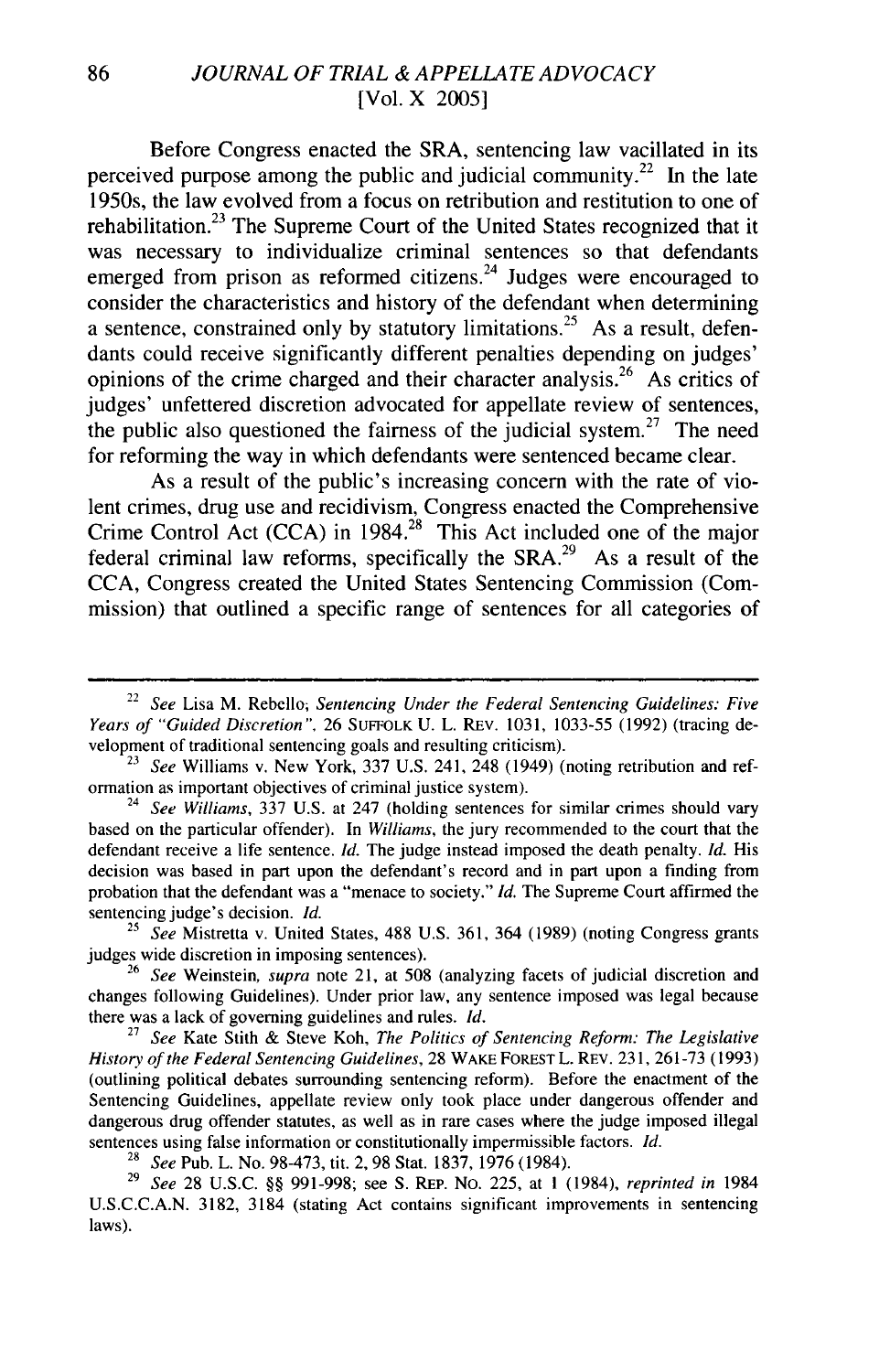#### *SHOULD PERJURY ALLOW JUDGE TO INCREASE SENTENCE?* 87

federal offenses. $30$  The Commission represented Congress' attempt to provide a degree of uniformity that federal courts previously lacked.<sup>31</sup> In defining the Guidelines, the Commission reviewed many federal criminal sentences and identified statistically significant factors previously deemed relevant in sentencing.<sup>32</sup> The Commission then created sentencing guidelines for cases involving those identified factors. $33$ 

Though the SRA drastically altered federal sentencing, judges still possess significant judicial discretion.<sup>34</sup> Judges apply a complex set of rules that define the mandatory sentencing range for each offender.<sup>35</sup> These rules encompass factors such as the substantive conduct of the defendant and his criminal history.<sup>36</sup> The Guidelines allow departures in certain instances, and if it occurs, the defendant is allowed the opportunity for appellate review.<sup>37</sup> When a judge imposes a sentence within the Guidelines, however, it is un-reviewable. $^{38}$ 

Under the Guidelines, the nature of the crime charged provides the base offense level and the type of conduct the judge should consider in determining the sentence.<sup>39</sup> Each Guideline has particular offense charac-

32 *See* Stephen Breyer, *The Federal Sentencing Guidelines and the Key Compromises upon Which They Rest,* 17 HOFSTRA L. REv. 1, 8-31 (1988) (discussing process employed by Sentencing Commission). The statistical analysis included about 110,000 federal criminal sentences. *Id.* By examining particular conduct relevant to sentencing for each offense, the Commission developed models of the factors used by judges to individualize sentences. *Id.* For example, in the typical bank robbery, defendants who used a gun generally received a greater sentence than those who did not. *Id.* Gun use was therefore considered by the Commission as a characteristic worthy of a harsher sentence for the crime of robbery. *Id.*

<sup>33</sup> *See id.* If a factor did not occur with statistically significant frequency, the Sentencing Commission omitted those factors, assuming that judges would individualize sentences in those cases with atypical factors. *Id.*

*<sup>34</sup>See* Maurice Rosenberg, *Judicial Discretion of the Trial Court, Viewed From Above,* 22 SYRACUSE L. REv. 635, 637 (1971) (stating judges have discretion because there "is no officially wrong answer" when deciding sentences within Guidelines).

**<sup>35</sup>***See* U.S. SENTENCING GUIDELINES MANUAL §§ 5K2.1-. 14, at 246-49 (1987).

<sup>36</sup>*See id.*

**<sup>37</sup>***See* Rebello, supra note 21, at 1046 (outlining instances where departure from Guidelines is permitted). A judge may depart from the guidelines in several circumstances: 1) if the crime committed involves factors not adequately considered by the Commission 2) if a factor considered by the Commission is present to a degree substantially in excess of that usually involved in the crime; and 3) upon motion by the government where a defendant is providing substantial assistance to the authorities. *Id.*

**<sup>38</sup>***See id.* (noting appeals court generally only reviews judges' failure to depart from Guidelines upon misapplication of Guidelines or violation of law).

**39** *See* U.S SENTENCING GUIDELINES MANUAL 1.2 (1988).

<sup>30</sup>*See id.* The Commission consists of seven voting members. *Id.* No more than four may be members of the same political party. *Id.*

*<sup>31</sup> See* Weinstein, *supra* note 21, at 1042 (discussing creation of United States Sentencing Commission). Congress granted the Commission broad powers to fulfill the mandate of establishing sentencing policies, including the provision that gave the Commission "all necessary powers and duties to fulfill its directive." *Id.*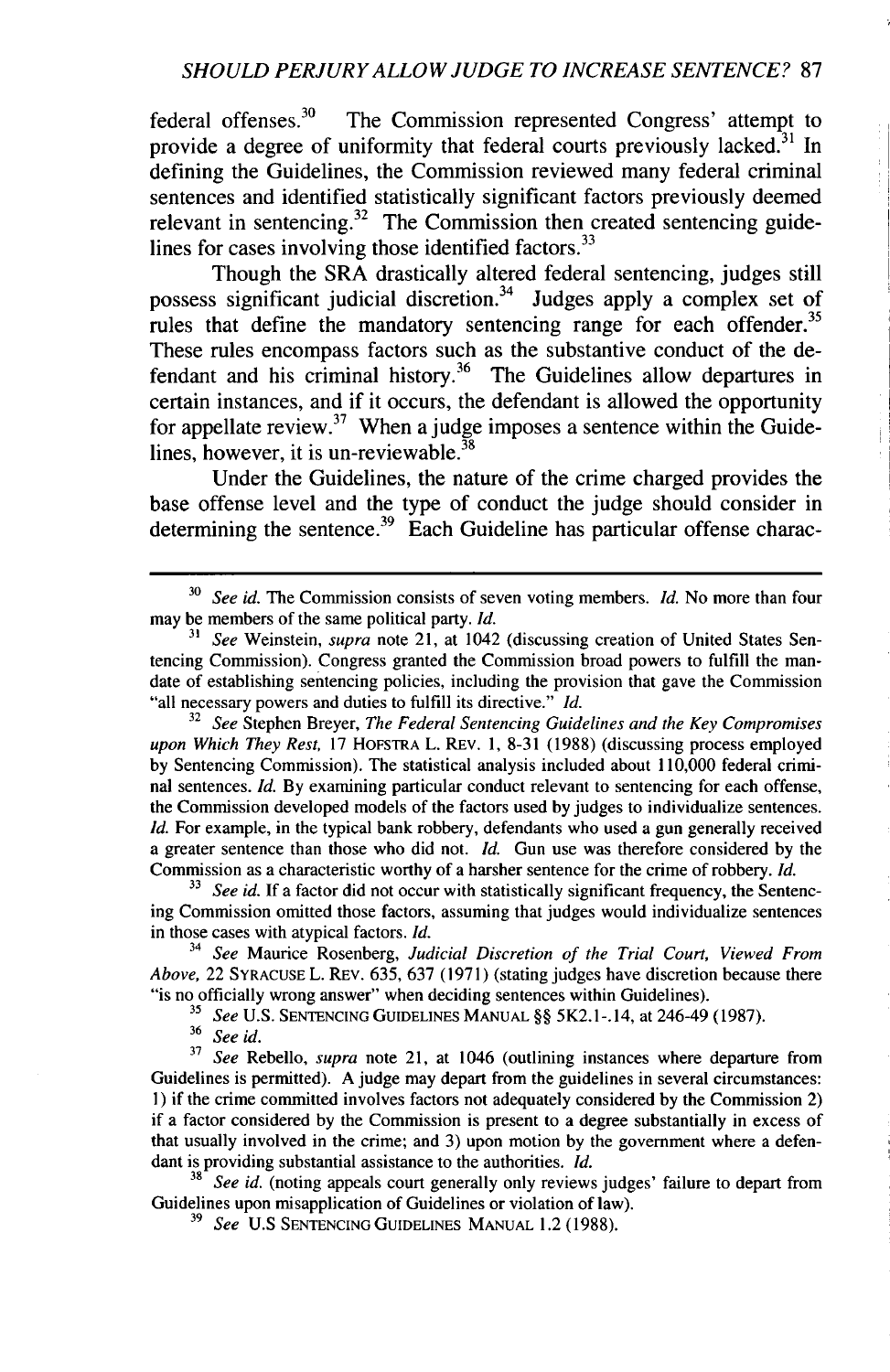teristics and establishes a specific process for judges to engage in when establishing appropriate sentences. $40$  In determining the base offense level a judge may modify the level by applying provisions in the Guidelines that allow sentences to be adjusted based on various factors.<sup>41</sup> Factors that the judge may consider include the defendant's role in obstruction of justice and his acceptance of responsibility for the crime.<sup>42</sup>

Section 3C1.1 of the Guidelines provides that if a defendant "willfully obstructed or impeded, or attempted to obstruct or impede, the administration of justice" the sentencing judge shall increase the level of offense by two. $43^{3}$  One example of such conduct is perjury. $44$  The Commentary to the Guidelines recognizes that this provision "is not intended to punish a defendant for the exercise of a constitutional right."<sup>45</sup> Thus, refusing to admit one's guilt, in the absence of an admission of guilt under oath, is not a basis for applying this provision while enhancement is proper if the defendant commits perjury.<sup>46</sup> The provision is applied in this way because under the Guidelines, a two-level increase in offense is appropriate where the defendant impeded the administration of justice by testifying untruthfully. $47$ 

#### III. CONSIDERATION OF ALLEGED PERJURY: A COMPARISON OF MASSACHUSETTS AND FEDERAL COURTS' DECISIONS

Whether a judge can consider a defendant's false testimony at sentencing is enunciated in *United States v. Grayson.<sup>4</sup>8* In *Grayson,* the Su-

44 *See* United States v. Crosby, 96 F.3d 1114, 1115 (8th Cir. 1996) (holding defendant's offense level properly increased due to alleged perjury about his involvement in drug conspiracy); United States v. Pattan, 931 F.2d 1035, 1042 (1991) (affirming proper application of Guidelines when defendant's false statements obstructed administration of justice).

45 *See* U.S. SENTENCING **GUIDELINES** MANUAL § 3C1.1, cmt. n.2 (2002) (acknowledging inaccurate testimony does not always constitute purposeful attempt to obstruct justice).

<sup>46</sup>*See id.* (asserting Guidelines' provision not intended as punishment for testifying on one's own behalf).

47 *See* United States v. Husky, 924 F.2d 223, 225 (1 1th Cir. 1991) (holding commission of willful perjury justified increased sentencing).

48 *See* United States v. Grayson, 438 U.S. 41, 50 (1978) (deciding judge may consider defendant's suspected perjury at sentencing).

 $40$  See id.

<sup>41</sup>*See* id. (listing factors courts may consider). Examples of such factors include factors related to the victim, the defendant's role in the criminal offense, and multiple counts. *Id.*

See *id.* (specifying factors to be considered when modifying sentences).

<sup>&</sup>lt;sup>43</sup> See U.S. SENTENCING GUIDELINES MANUAL §3C1.1; NOWAK & ROTUNDA, *supra* note 16 (explaining application of U.S. Sentencing Guideline §3C1.1). The Guidelines created by Congress are binding on federal courts. *Id.* If a trial judge wishes to depart from the Guidelines, he must find "aggravating or mitigating factors" and disclose the specific reason for deviating. *Id.*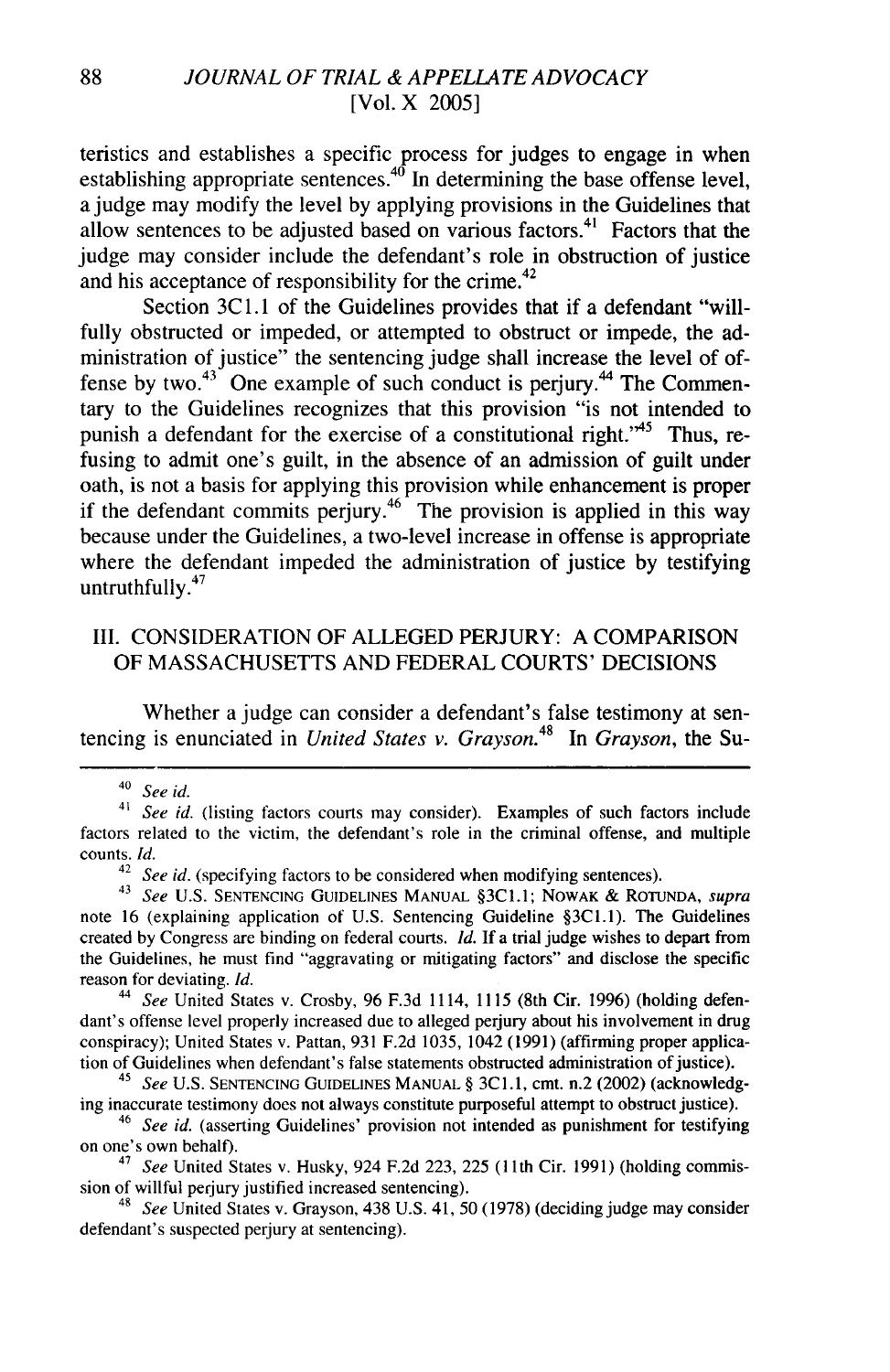preme Court upheld a sentence where the district court judge had expressly stated that he thought the defense offered was a complete fabrication and subsequently considered that fact at sentencing.<sup>49</sup> Despite objections, the Supreme Court held that a defendant's propensity to lie under oath was indicative of his prospects for rehabilitation and thus properly considered at sentencing.<sup>50</sup> In its decision, the Court relied in part upon the analysis given by Judge Marvin Frankel.<sup>51</sup> Speaking for the Second Circuit, Judge Frankel noted that a defendant's readiness to lie under oath before the very judge who will sentence him strongly indicated the lack of hope for reha-**<sup>52</sup>** bilitation.

Following the Court's reasoning in *Grayson,* many defendants argued that they were therefore sentenced not only for the substantive crime with which they were charged, but also the uncharged, untried crime of perjury.<sup>53</sup> The Supreme Court has made clear that a defendant's right to testify on his own behalf is not without boundaries.<sup>54</sup> According to *Grayson,* a sentence which accounts for the defendant's false testimony does not violate due process, nor constitute punishment for the yet unproven and untried crime of perjury.<sup>55</sup> Once a defendant chooses to testify on his own behalf there is no constitutional right to do so falsely.<sup>56</sup> Under the guise of considering a defendant's allegedly false testimony as indicative of whether he can be successfully rehabilitated, the courts allowed federal judges to create a sentencing system tailored towards that goal.<sup>57</sup>

*51 See id.* at 51 (reciting Judge Frankel's argument in favor of judicial discretion).

*<sup>52</sup>See id.*

**<sup>53</sup>***See* United States v. Moore, 484 F.2d 1284, 1288 (4th Cir. 1973) (advising that a suspicion of perjury should result in an investigation rather than increased sentence).

<sup>54</sup>*See Grayson,* 438 U.S. at 54 (reaffirming right guaranteed by law is the narrow right to testify truthfully).

*55 See id.* at 53 (reversing judgment of court of appeals and remanding for reinstatement of sentence of district court).

<sup>56</sup> See Moore, 484 F.2d at 1289 (noting defendant has no constitutional right to testify falsely).

See Williams v. New York, 337 U.S. 241 (1949) (allowing sentencing judges to consider information about the defendant's background when imposing a sentence). The court in *Williams* noted that sentencing judges should not be limited to the information about the defendant that was learned during the court proceedings. *Id.* In addition, the judge should be able to obtain "information concerning every aspect of a defendant's life" so as to properly make a sentence appropriate for the individual offender. *Id. See also Grayson,* 481 U.S. at 1018 (holding judge may consider suspected perjury when deciding whether defendant can be successfully rehabilitated). Chief Justice Burger noted that to-

<sup>49</sup> *See id.* at 44. At sentencing, the judge gave his reasons for increasing the defendant's sentence so that if the case was appealed, the Court of Appeals would be able to determine whether the reasons were improper. *Id.*

*<sup>50</sup>See id.* at **50.** The *Grayson* Court stated in part: "A defendant's truthfulness or mendacity while testifying on his own behalf, almost without exception, has been deemed probative of his attitudes towards society and prospects for rehabilitation and hence relevant to sentencing." *Id.*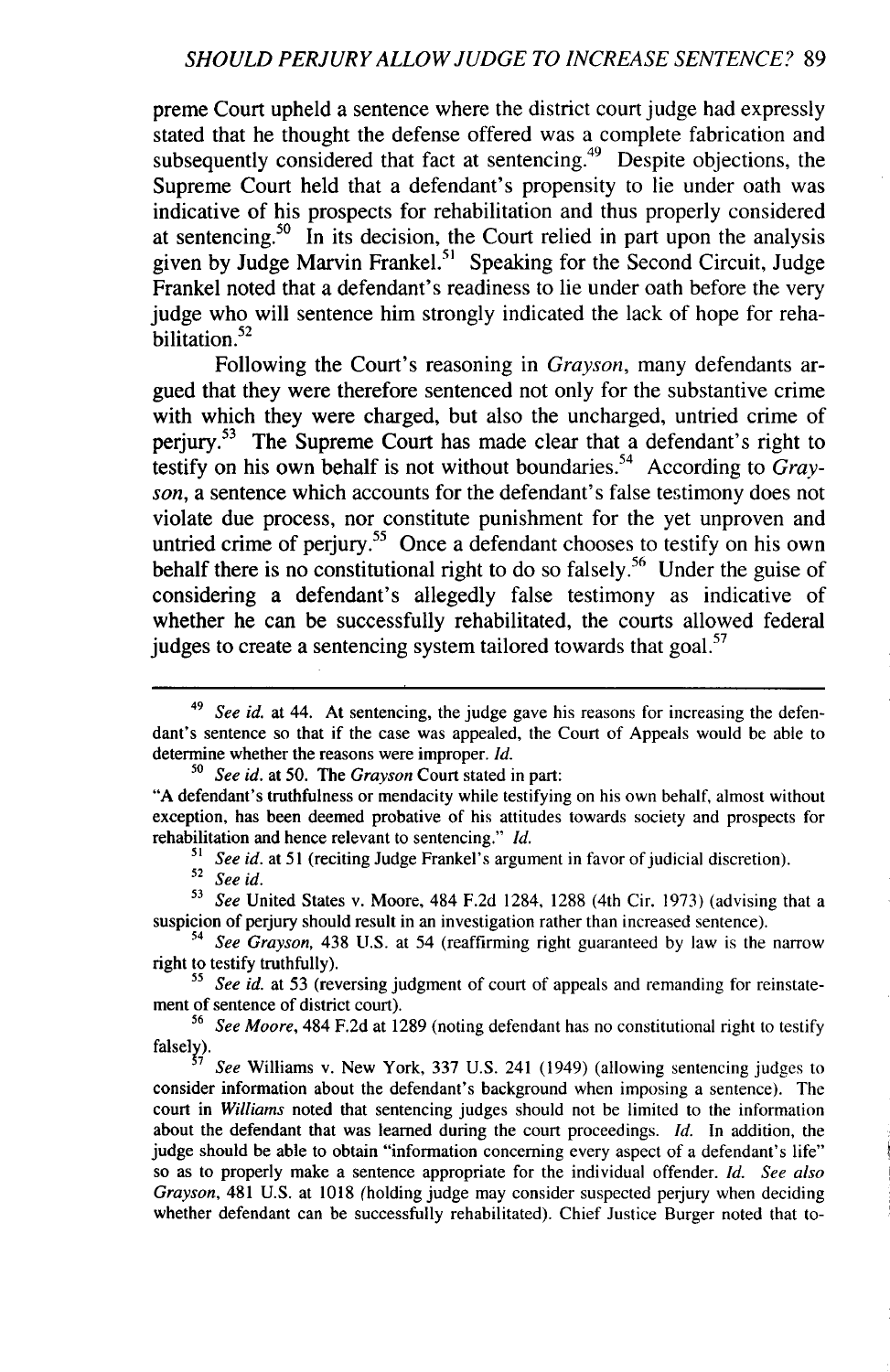Since the Supreme Court's decision in *Grayson,* only one circuit has rejected the Court's reasoning.<sup>58</sup> Prior to the creation of the Guidelines, the First Circuit Court of Appeals maintained that considering alleged perjury represented an improper practice.<sup>59</sup> In *Scott v. United States*, the court remanded the case for re-sentencing where the judge repeatedly stated he did not believe the defendant's testimony and thus increased his sentence accordingly.<sup>60</sup>

Fifteen years later, Massachusetts state courts continue to adhere to the reasoning in *Scott.<sup>61</sup>*In general, state courts have followed the rationale of *Grayson* and have held that a defendant's alleged perjury or lying during trial may be considered at sentencing provided it reflects on the defendant's prospects for rehabilitation.<sup>62</sup> In Massachusetts, the *Scott* court provided a clear explanation why it rejected *Grayson,* finding the connection between alleged perjury and rehabilitation a tenuous one.<sup>63</sup>

First, the *Scott* court challenged the argument in *Grayson* that when a defendant willingly lies under oath a court should impose an additional punishment.<sup>64</sup>*Scott* held that if the government wanted to prosecute for perjury then they should do so under a separate proceeding where the de-

*58 See Moore,* 484 F.2d at 1286 (holding that judges may properly consider defendant's false testimony under oath at sentencing); United States v. Cluchette, 465 F.2d 749, 754 (9th Cir. 1972) (affirming propriety of sentencing judge to consider untruthful testimony of defendant); United States v. Wallace, 418 F.2d 876, 878 (6th Cir. 1969) (holding judge may consider defendant's alleged perjury when deciding severity of punishment); Scott v. United States, 419 F.2d 264, 266 (1964) (objecting to trial judge's consideration of defendant's alleged perjury); *Williams,* 337 U.S. at 241 (permitting sentencing judge to consider information available on defendant's background).

*<sup>59</sup>See Scott,* 419 F.2d at 269 (rejecting probative value of defendant's false testimony in his own defense).

*<sup>60</sup>See id.* at 267. At sentencing the judge read a letter submitted by the appellant that referred to a visit his lawyer had made to the judge's law clerk. *Id.* During that visit, the clerk had stated that the defendant could only get a light sentence from the judge by confessing and apologizing for the crime. *Id.* The defendant maintained his innocence and, after being found guilty by the jury, the judge told the defendant he eventually hoped to hear him apologize for what he had done. *Id.*

*61 See supra* note 2 (stating alleged perjury is an improper factor to consider at sentencing).

<sup>62</sup>*See* Jean E. Maess, Annotation, *Propriety of Sentencing Judge's Consideration of Defendant's Perjury or Lying in Pleas or Testimony in Present Trial,* 34 A.L.R.4th 888 (listing cases recognizing that a sentencing court may consider defendant's false testimony).

<sup>63</sup>*See Scott,* 419 F.2d at 268 (noting problems arising from consideration of alleged perjury when sentencing).

*64 See id.* at 268.

wards the end of the nineteenth century the sentencing function changed from specific incarceration periods defined by the legislature, to the idea that the purpose of incarceration was primarily to rehabilitate offenders. *Id.* Sentencing judges now considered not only the offense committed and its severity, but also the individual defendant and his or her hopes of rehabilitation. *Id.*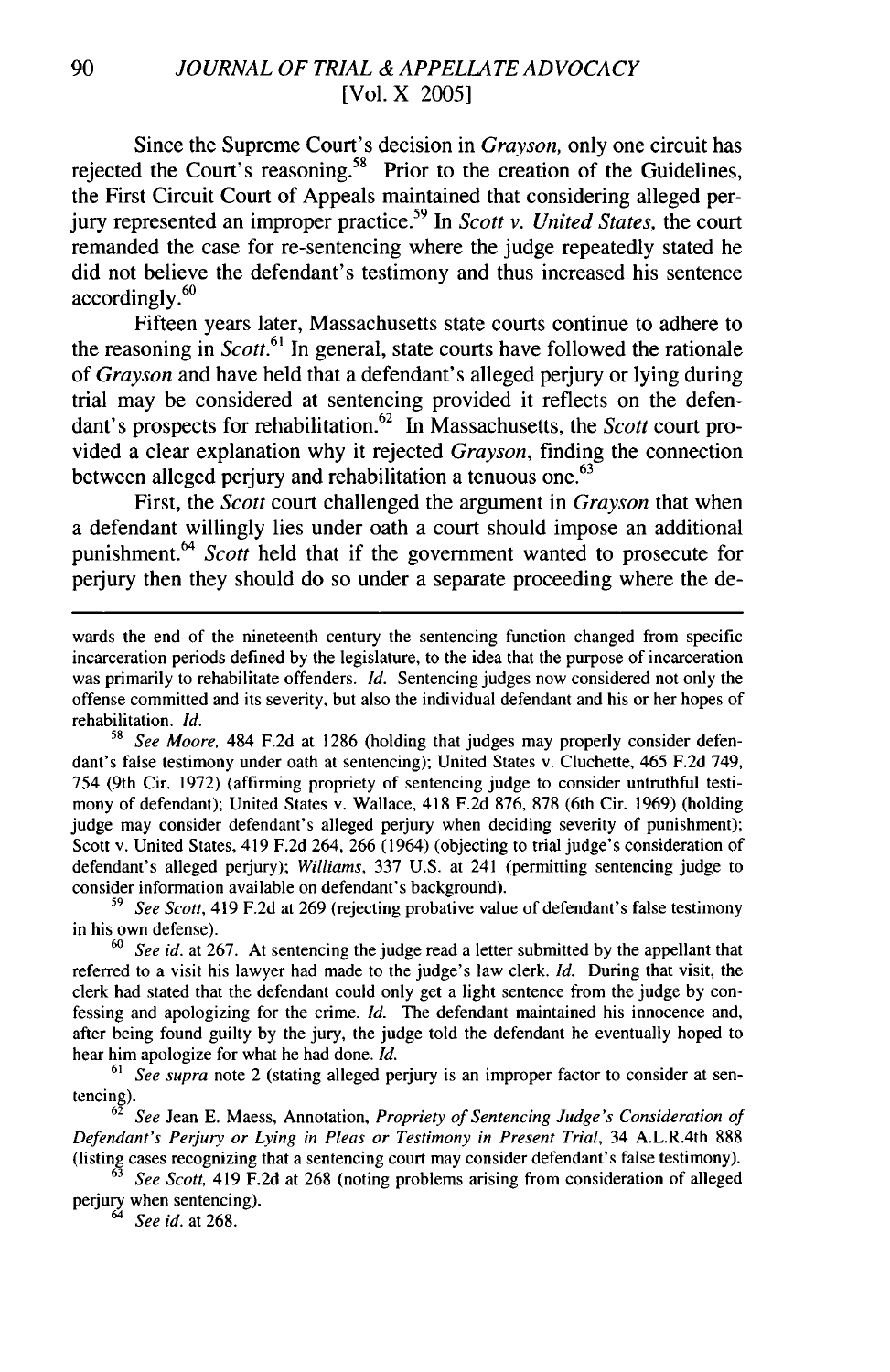fendant would have all the protections inherent in a criminal trial. $65$  By considering alleged perjury, a court would deny the defendant that right.<sup>66</sup>

Second, *Scott* argued that the commission of perjury does not necessarily reflect adversely upon the defendant's prospects for rehabilitation.<sup>67</sup> The *Scott* court noted that while a defendant may well indeed repent for his crime, the threat of jail and loss of freedom may nonetheless encourage him to argue his innocence in a court of law.<sup>68</sup>

Massachusetts state courts continue to maintain a very different sentencing procedure than that of the federal courts, and continue to rely on *Scott.*<sup>69</sup> The courts hold that consideration of alleged perjury is a "judgment by hunch- without accusation and without opportunity to defend."70 Judgments of this kind are believed to "chill" the defendant's right to take the stand in his own defense. $^{71}$ 

Even after the creation of section 3C1.1 of the Guidelines, Massachusetts has refused to alter its sentencing procedures in such a way that would allow judges to consider alleged perjury.<sup>72</sup> Despite the reliance of some district court judges on their belief that a defendant has lied, these decisions do not survive on appeal.<sup>73</sup> The Supreme Judicial Court of Massachusetts has yet to defer to either the model put forth in the Guidelines, or that adopted by the United States Supreme Court.<sup>74</sup>

<sup>65</sup>*See id.* at 269 (noting imposition of additional sentence would deny defendant due process).

<sup>66</sup>*See id.*

<sup>67</sup>*See id.* at 270 (indicating reasons why a defendant may assert innocence).

<sup>68</sup>*See id.* The court noted that a defendant threatened with the prospect of jail has peculiar pressures placed upon him and, thus, his willingness to deny the crime is a weak test for his prospects of rehabilitation. *Id.*

<sup>69</sup>*See supra* note 2.

<sup>70</sup>*See* Commonwealth v. McFadden, 731 N.E.2d 82, 85 (2000) (ruling proper to consider several factors when imposing sentence, but cannot impose punishment for offense that court did not try defendant and convict); Commonwealth v. Murray, 351 N.E.2d 555, 557 (1976) (noting defendants denied their constitutional right to testify on their own be- $\overrightarrow{half}$ );

See Murray, 351 N.E.2d at 558 (acknowledging consideration of alleged perjury places heavy burden on defendant when deciding whether to testify).

**<sup>72</sup>***See* Commonwealth v. Coleman, 461 N.E.2d 157, 158 (Mass. 1984) (concluding judge improperly considered defendant's perjury in deciding penalty); *see also* Commonwealth v. Gresek, 461 N.E.2d, 172, 173 (1984) (holding judge cannot consider alleged perjury when imposing sentence); Commonwealth v. Souza, 461 N.E.2d 166 (Mass. 1984) (stating judge imposed improper sentence because judge considered alleged perjury of defendant); Commonwealth v. Juzba, 705 N.E.2d 1148, 1148 (Mass. App. Ct. 1999) (requiring remand for re-sentencing due to trial court's consideration of defendant's alleged perjury).

**<sup>73</sup>***See supra* note 71 and accompanying text (noting defendants' right to testify may be hampered upon fear of further prosecution).

74 *See Gresek,* 461 N.E.2d at 177 (stating reversible error occurs when judge considers alleged perjury). In *Gresek,* while on trial for operating a car while under the influence of alcohol, the defendant testified that he was not the operator of the car at the time of his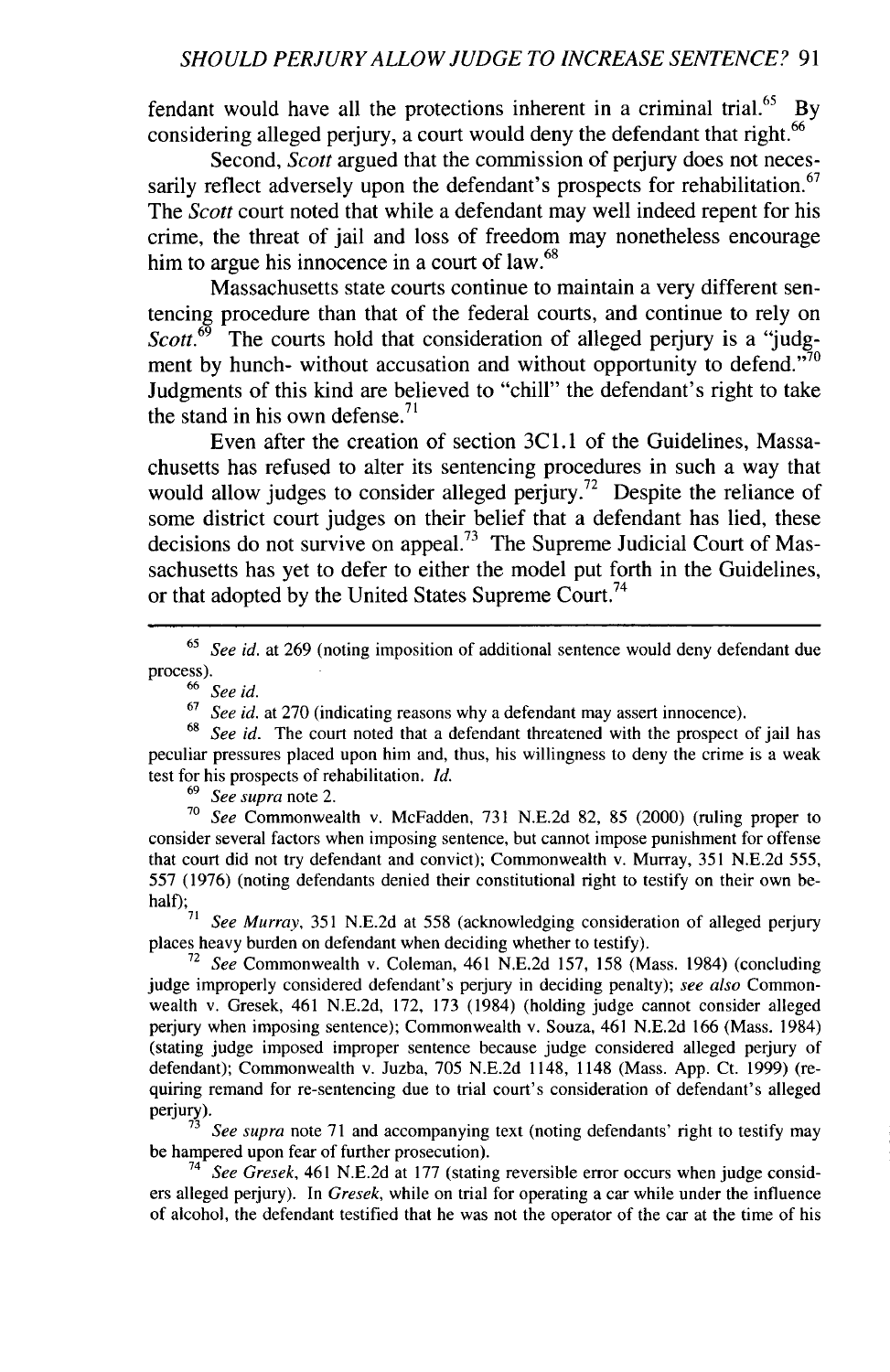#### *W.* ANALYSIS

Judicial discretion is an inevitable part of the United States legal system.<sup>75</sup> Critics have reminded us that no matter how much we may try to account for the differences similarly situated persons may face, there will never be a rule on point for every situation.<sup>76</sup> Inherent in this fact is that it may be the judge, rather than the law, that decides the particular fate for a defendant.<sup>77</sup> Such a practice creates a problem in that the outcome for a defendant may be significantly different depending on who is making the decision. Many scholars urge legislators to narrow the scope of discretion by enacting more specific laws that limit the possibility of inconsistent sentencing.<sup>7</sup>

The Guidelines have been a clear step in the right direction towards addressing the problems of un-reviewable judicial discretion.<sup>79</sup> They have by no means eliminated the exercise of judicial discretion, but they have tamed it.<sup>80</sup> Judges who depart from the Guidelines are subject to appellate review while those who sentence within the bounds are afforded the discretion to individualize the sentence.<sup>81</sup>

The consideration of alleged perjury at sentencing is a form of judicial discretion that Massachusetts has rejected in both practice and principle.<sup>82</sup> While the majority of states have allowed for this exercise of judgment among its judges, Massachusetts has not waived in its position that such a practice is an abuse of judicial discretion.<sup>83</sup> Massachusetts has argued that in order to preserve a defendant's due process rights, his willing-

arrest. *Id.* On both cross and direct examination, as well as when questioned by the judge, the defendant asserted that his friend drove. *Id.* After the jury found the defendant guilty, the judge indicated that he should increase the punishment because it was implicit in the jury's finding that the defendant had been untruthful. *Id.* Specifically, he stated that such purported lying was "offensive to the whole judicial system" and that "he should have a taste of the House of Correction because he came in here and made a mockery of the judicial system." *Id.*

**<sup>75</sup>***See* supra note 34 and accompanying text (discussing bounds of judicial discretion in criminal sentencing).

 $76$  See supra note 34 and accompanying text.

*TT* See supra note 37 and accompanying text (describing important effects of judicial discretion in criminal sentencing).

<sup>78</sup> *See supra* note 34 and accompanying text (discussing measures to decrease inconsistent criminal sentencing).

**<sup>79</sup>***See supra* note 31 and accompanying text (analyzing statistical analysis employed in federal sentencing decisions).

<sup>80</sup>*See id.* (noting inherent nature of judicial discretion in United States legal system).

**<sup>81</sup>***See supra* note 38 and accompanying text (describing instances where judges are afforded judicial discretion under Guidelines.)

**<sup>82</sup>***See supra* note 2 and accompanying text.

<sup>83</sup> *See supra* note 2 and accompanying text.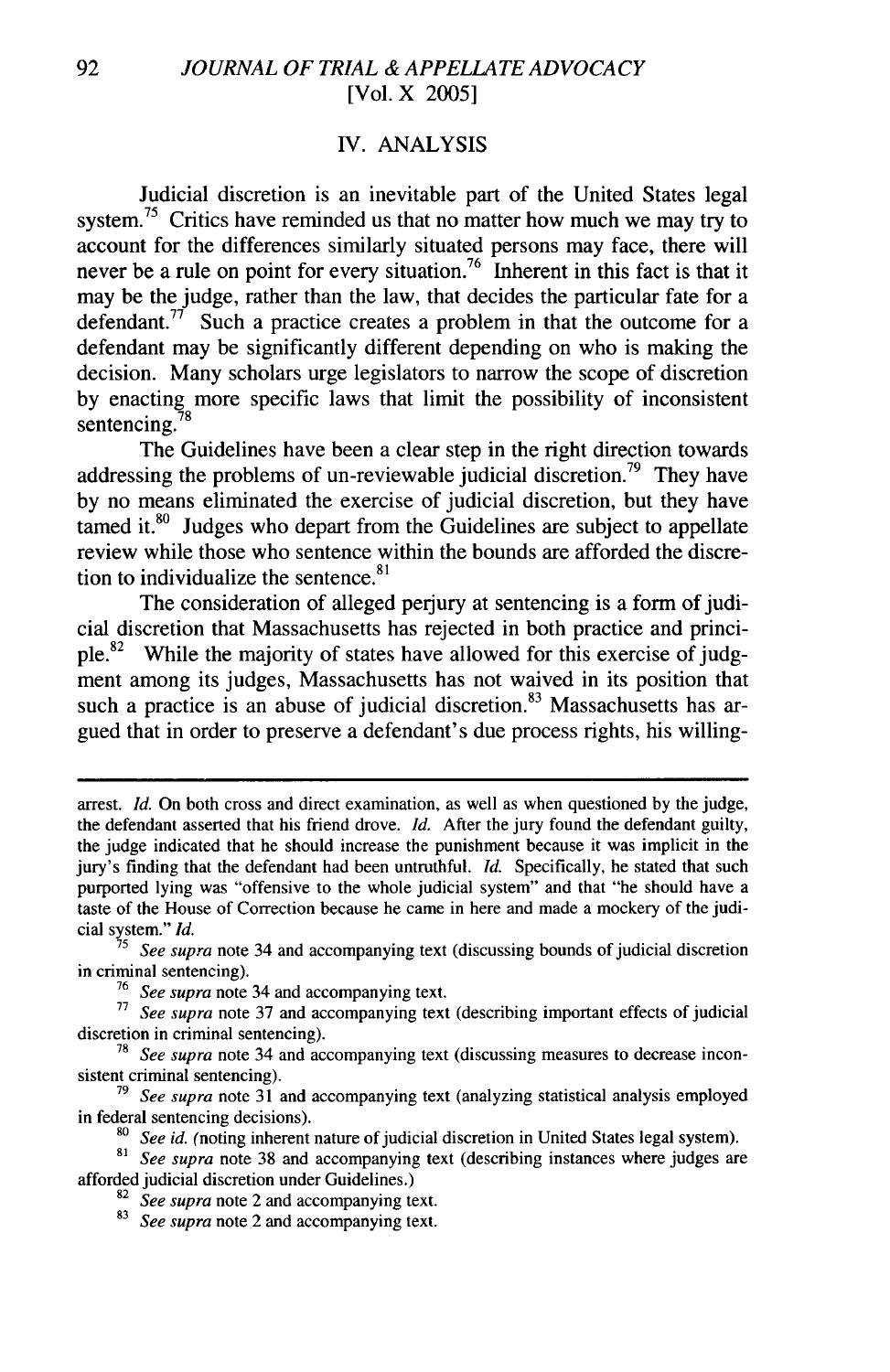ness to lie under oath absent a separate trial cannot be considered as a permissible factor when sentencing. $84$  Yet when looking back through the history of sentencing law, a counter-argument seems much more persuasive.<sup>85</sup>

The history of sentencing has clearly demonstrated that is necessary for a judge to consider the defendant as a whole when determining what sentence to impose.<sup>86</sup> In fact, judges are now obligated to consider not only the nature and severity of the offense, but also the individual character of the defendant and whether he can be successfully rehabilitated.<sup>87</sup>

Massachusetts excludes consideration of the defendant's conduct at trial and his testimony under oath as an indication of the defendant's prospects for rehabilitation.<sup>88</sup> Yet a court's conclusion that a defendant has committed perjury should be considered as one indicative factor.<sup>89</sup> It is unrealistic to assume that a judge simply erase from his mind the testimony given by the defendant when determining what sentence to impose.<sup>90</sup> The judge's observation of the defendant's testimony is highly relevant as to the defendant's prospects for rehabilitation.<sup>91</sup> If there is something that reflects poorly on this goal, it should be within the judge's discretion to consider it as it relates to the purpose of sentencing.<sup>92</sup>

Without the ability to take into account the defendant's whole personality and person, the sentencing judge is unable to exercise even the most basic form of judicial discretion.<sup>93</sup> He lacks the ability to evaluate the defendant's testimony on the stand and determine whether such testimony contained falsehoods that together with the other knowledge of the defendant, point to poor prospects for successful rehabilitation.<sup>94</sup> No matter the

<sup>88</sup>*See supra* note 58 and accompanying text (arguing consideration of defendant's alleged perjury improperly influences sentencing decision).

<sup>89</sup>*See* supra note 47 and accompanying text (stating if judge makes independent finding of willful obstruction of justice, sentence is properly increased).

A problem with the rule put forth by the Massachusetts Supreme Judicial Court is that judges, being human, will make essentially unreviewable sentencing decisions simply by not mentioning that they are factoring the defendant's willful perjurious testimony into their sentencing decision. *See supra* note 49.

91 *See* supra note 47-51 and accompanying text (noting blatant, intentional falsehoods in defendant's testimony observed by judge are relevant as to defendant's chance of rehabilitation).

<sup>92</sup> See supra note 47-51 and accompanying text.

<sup>93</sup> See supra note 21 and accompanying text (discussing factors to be considered by sentencing judge).

<sup>94</sup>*See supra* note 41 and accompanying text (recognizing importance of defendant's prospects of successful rehabilitation at sentencing).

*<sup>84</sup>See supra* note 2 and accompanying text.

<sup>85</sup>*See supra* note 22 and accompanying text (reviewing history of federal sentencing laws). 86 *See supra* note 32 and accompanying text (discussing methods utilized when tailor-

ing criminal sentence). <sup>87</sup>*See supra* note 48 and accompanying text (stating rehabilitation of defendant as

factor to be considered at sentencing).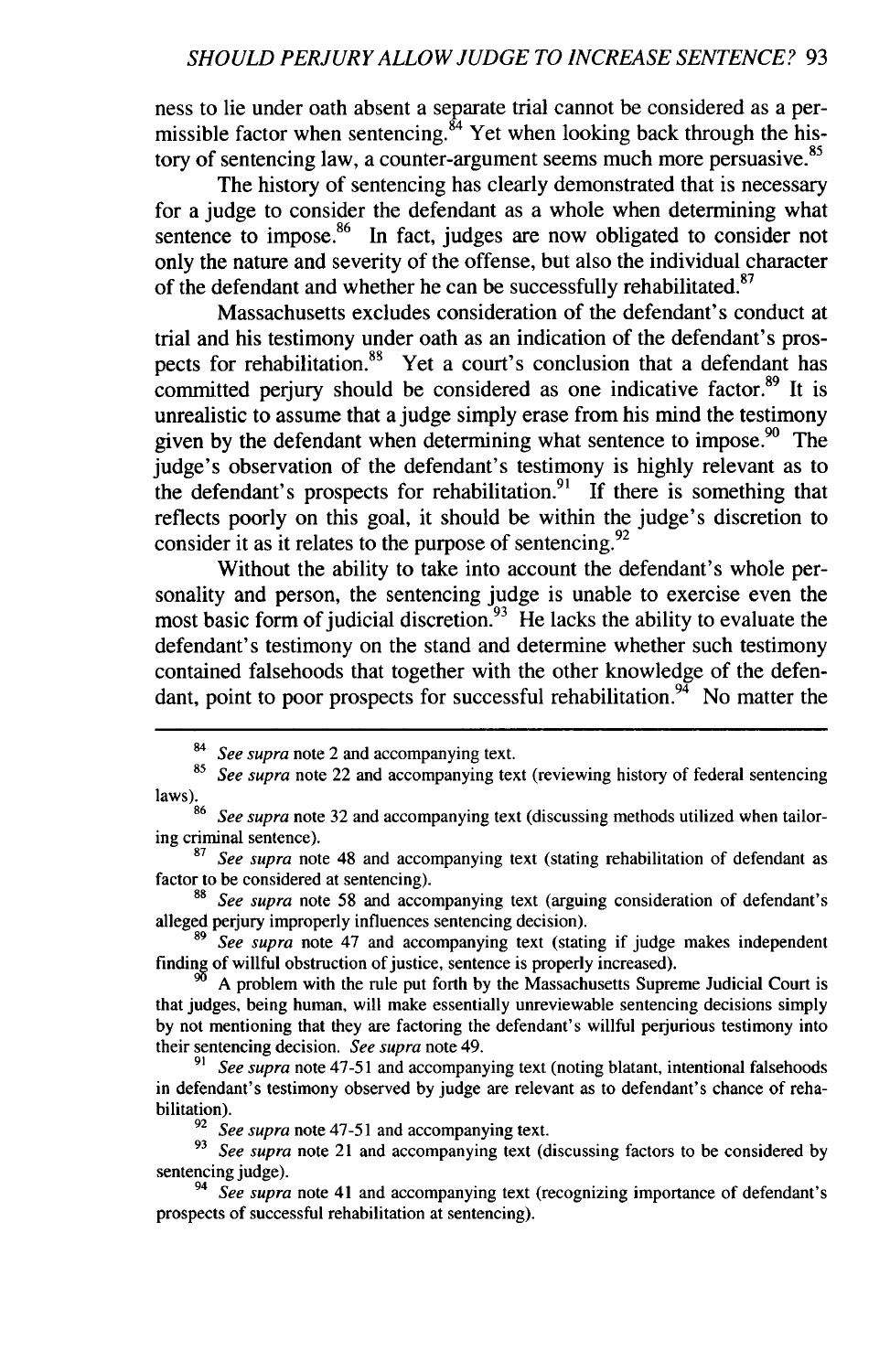integrity of the judge and his oath to office, under Massachusetts law he will be required to ignore what may appear to him in his firsthand observations of the defendant's testimony to be blatant lies under oath.<sup>95</sup>

The theory of individualized sentencing encourages judges to consider several factors about the defendant that involve a certain level of judicial discretion.<sup>96</sup> Judges take into consideration their own impressions about the defendant, allowing them in part to form a general opinion as to the likelihood the defendant will continue to commit criminal acts or whether there appears to be hope that he will find success through rehabilitative efforts. $97 \text{ A}$ n observation that the defendant is willing to lie under oath to the judge who will hand down the sentence clearly seems to be a factor of great relevance in determining the appropriate sentence.<sup>98</sup>

Under the Guidelines, a federal judge has the authority to consider such information and to make an informed decision as to the defendant's prospects for rehabilitation.<sup>99</sup> The judge does not have to wait for the defendant to be charged for the separate crime of perjury. $^{100}$  In the interests of judicial resources and the integrity of the court system, federal judges are able to incorporate their belief and the jury's finding that the defendant lied under oath into the sentencing decision.<sup>101</sup>

If Massachusetts were to adopt a similar sentencing procedure to Guideline §3C1.1, there are several safeguards that could be put in place to address the concern that a defendant who takes the stand and is found guilty will receive an enhanced sentence. The courts could require that a judge who increases a sentence, when challenged, must make a finding to support all elements of the perjury violation.<sup>102</sup> In such cases, the judge's increase in sentence would not be based on a mere whim but substantiated by observations leading to a finding of all elements of perjury.<sup>103</sup>

*See supra* note 32-33 and accompanying text.

<sup>99</sup> See supra note 33 and accompanying text (outlining sentencing process created by Commission).

*<sup>9&#</sup>x27; See id.*

**<sup>96</sup>***See supra* note 31 and accompanying text (providing examples of use of judicial discretion at sentencing).

**<sup>97</sup>***See supra* note 32-33 and accompanying text (discussing discretionary process employed by federal sentencing judges).

*<sup>1</sup>oo See supra* note 42-44 and accompanying text (applying proper use of Guidelines when increasing defendant's sentence).

*<sup>1</sup>o1 See supra* note 44 (stating permissible factors by which to increase defendant's sentence).

<sup>&</sup>lt;sup>102</sup> See supra note 55 and accompanying text (holding no abuse of discretion when judge makes independent finding of willful obstruction of justice due to defendant's false testimony).

<sup>&</sup>lt;sup>103</sup> *See supra* note 55 and accompanying text.